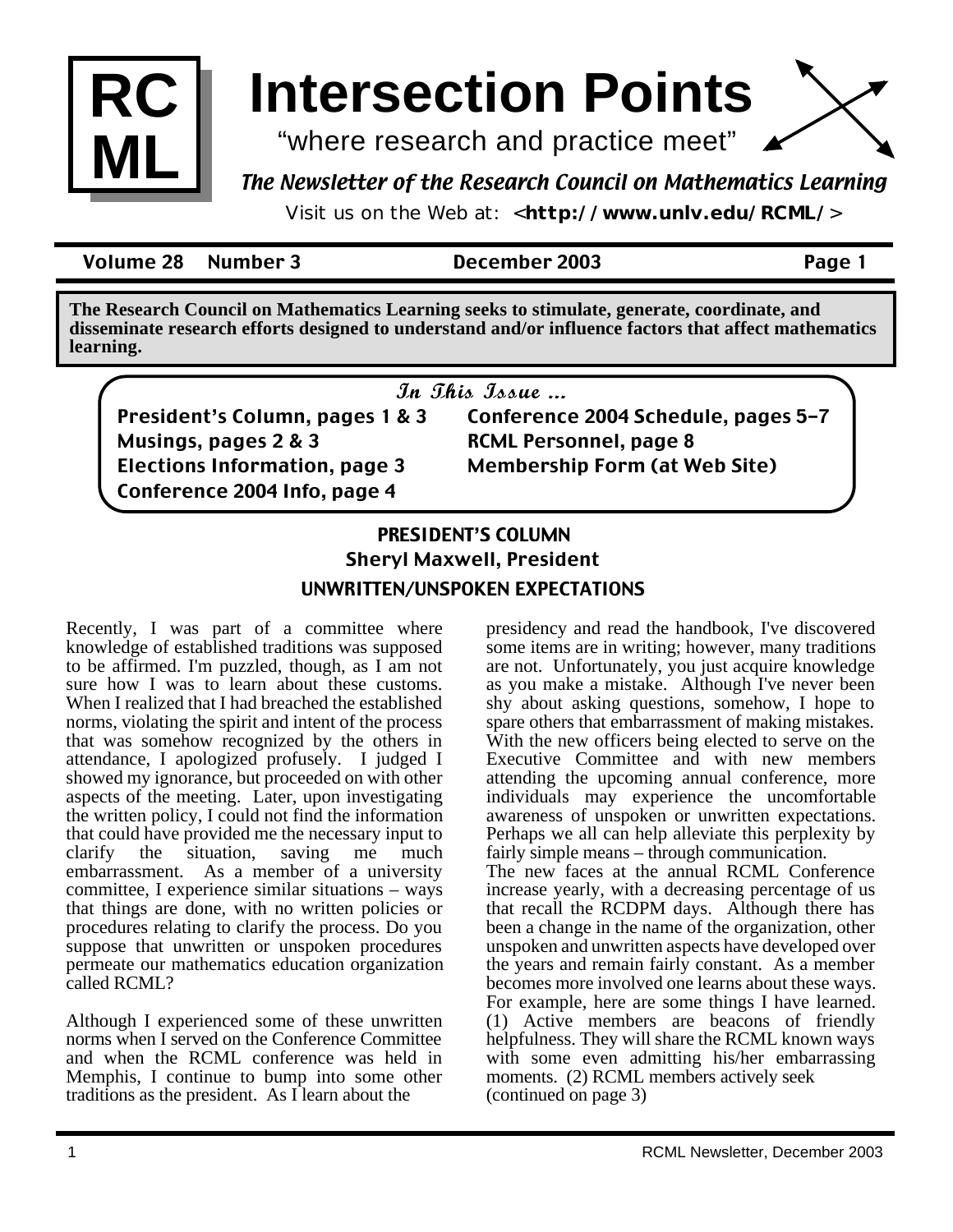

In the summer of 2003, I took part in an Online Mentoring Project (OMP), based at mathforum.org, at Drexel University. I had to go through a number of lessons, try some problems, submit some solutions, get "mentored" on my comments, go through an "approver" session (lasting about 2 hours) using AIM (AOL Instant Messenger), so that I could get an "approver" status. Based on that experience, I agreed to let one of my Fall 2003 math methods sections participate in it. I believe my experience in helping my pre-service students mentor mathematics online, is worth sharing, hence, the title of this article.

OMP is an NSF funded project, where each week, a "Problem of the Week" (PoW) is put up at http://webct.drexel.edu, (accessible only with a user name and password). These problems cover mostly topics up to middle school level, such as Pre-algebra, Algebra, and Fundamental Mathematics (such as fractions, percent, etc.) Students from all over the country, and sometimes from different parts of the world, would submit solutions online. My pre-service students (the "mentors") would read through the submissions assigned to them, and send comments, also online, back to the submitters. However, before the mentors' comments are sent to the submitters, it is first seen by an "approver," who has already gone through some training, on how to improve comments, and scores given to submitters.

Initially, I was asked whether my students would like to do the Pre-algebra PoWs, but I declined, because I felt that most of my pre-service students would not be able to solve the Pre-algebra PoWs themselves. So, I

chose, for my students, the Fundamental Math PoWs (called funpow) to mentor. We planned for a two- to three-week project duration, with my students going through all the seven lessons online – lessons that would help them mentor better. By the time they completed the 4th and 5th lesson, they were supposed to be ready to mentor submissions of the funpow.

Each of my 25 students was initially assigned three submissions to mentor, followed by an additional two, after successful approval of the initial submissions. Hence, there were a total of 125 submissions to "approve." (Note that before final approval was given to send the mentors' comments to the submitters, the mentors had to revise their comments, and send them back for approval.) I had a graduate assistant help me with the approvals, and the coordinators of the OMP also helped me quite a bit. Even so, it was a very time-intensive task. Sometimes, it took me over an hour to "approve" one of my mentor's three submissions. Then, after the "approving," I oftentimes had to suggest further changes, which meant another round of "approvals." So, in effect, editing, and suggesting changes in the comments my students (mentors) made, meant that each of the three submissions had to be looked at and commented upon at least two times. Hence, the total workload (for my assistant, and me) effectively became 250 submissions to approve!

So, given approximately 20 minutes per approval, my load (about 125 submissions, including revisions by mentors) for approving the mentors' comments, worked out to be over 40 hours at the computer, for a period about two weeks. And, that did not include the time spent in reading the comments posted on the discussion board and tracking students (how many times the lessons had been accessed, how many times discussions were posted, etc.)

In spite of the time-intensive nature of the OMP, some technical glitches, and some initial frustrations, my students were unanimous that the online mentoring project was a worthwhile experience. Among the benefits mentioned were:

**1.** Learning to look at the process – how the submitter arrived at the answer – rather than just the answer itself.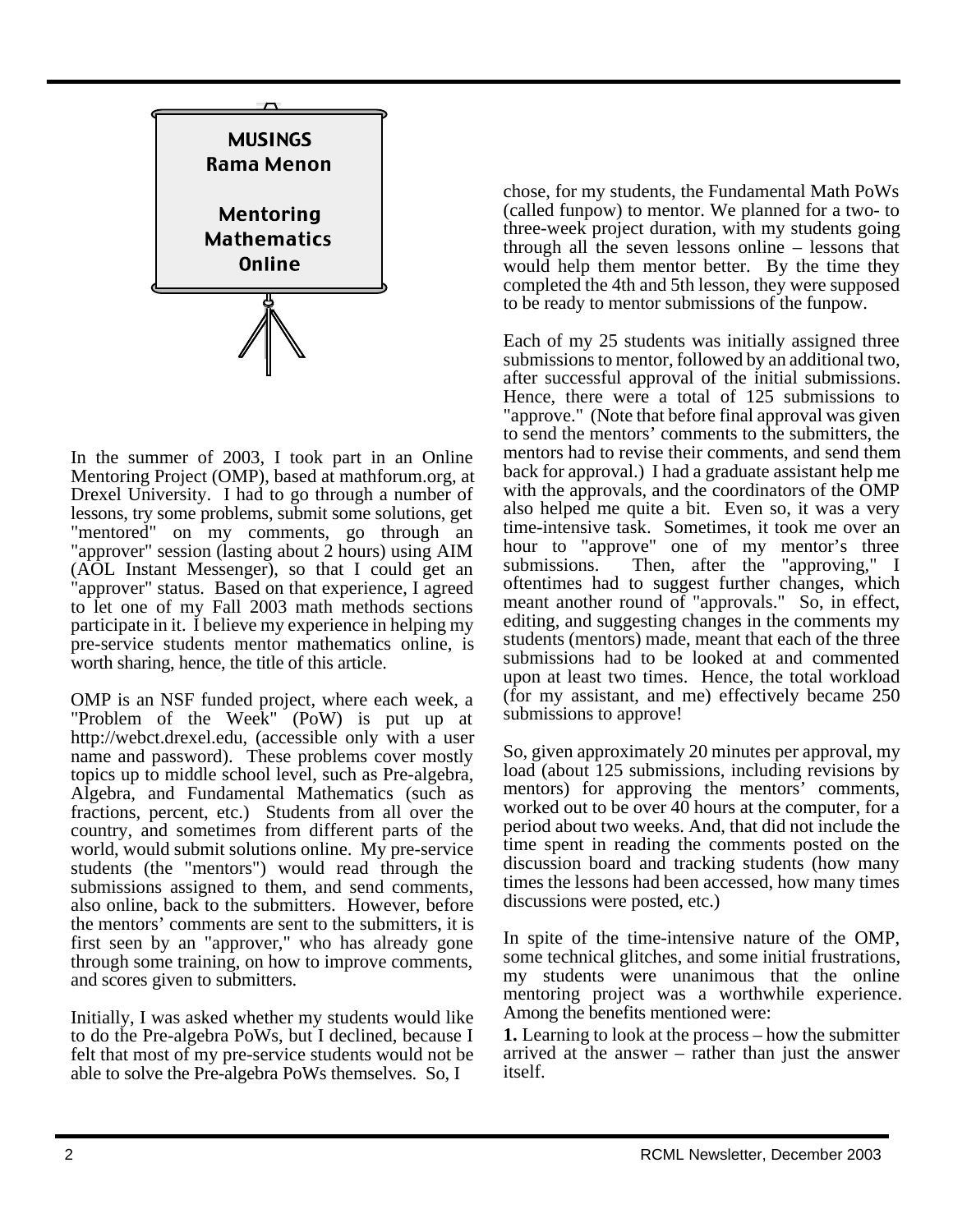Virginia Usnick

By the time you receive this newsletter, the 2003 elections will have closed, and ballots will have been counted. Due to the lateness of the deadline for voting, President Sheryl Maxwell will not have enough time to notify the candidates of the election outcomes prior to the printing of this newsletter. Check the RCML Web site right after New Year's for results.

## **'President's Message' continued**

participation of graduate students. (3) Although the conference participants delight in learning about completed research, a session can also be designed to share "seed ideas" and/or hunches the presenter has been investigating. (4) A member can discover at least one other person who is as passionate about a mathematics education area in which you, a participant and/or member, are interested. (5) All questions can and will be answered, even those you believe might be frivolous. (6) There is a consistent thread characterizing the Wilson Memorial Lecture.

I ask that each of us think about and ask the questions we have about RCML. Who knows, some of these may stem from unwritten expectations. I look forward to answering any of your questions about RCML both the written and unwritten expectations. You can send an email to me at smaxwell@memphis.edu. I hope we can visit together at the upcoming Annual Conference in Oklahoma City. See you in February, if not before.

# Check out RCML and renew your membership on the Web at:

http://www.unlv.edu/RCML

## **THE VOTES ARE IN! 'Musings,' continued**

**2.** Learning to begin with positive and encouraging comments.

**3.** Learning to give specific, guiding questions, to help the submitter improve the explanation of the solution.

**4.** Learning to score both for the math computation, as well as the explanation and justification.

**5.** Learning to write using short, simple sentences, that could be understood by children whose ages generally range from 8 to 14 years of age.

**6.** Getting more confidence in helping children learn mathematics.

As for me, I realized that I needed to monitor very closely that my students were keeping strictly to the schedule of online lessons. If they missed any lessons, they could not only be unable to mentor effectively, but could not even access some of the pages to write comments to their submitters. Their not completing the online lessons made my "approving" job that much more difficult. Another difficulty I had was that I had to suggest modifications to their rather frequent language errors, as English was the 2nd language for most of my students. I guess one of the biggest difficulties was that I had to conduct my usual in-class sessions on mathematics methods, and could not afford to spend too much of class time for discussing online mentoring-related issues. If I ever get involved in the OMP again, I will:

**1.** Make sure that I monitor that each lesson has been completed, by assigning the readings and giving grades for having completed the lessons in a timely fashion.

**2.** Go over some of the common difficulties in online mentoring during in-class discussions, so that time could be saved during "approving."

**3.** Request that I get assistance in approving, so that each approver has only to be responsible for no more than eight mentors.

Overall, however, I would urge the readers to get involved in the OMP (if you have not already done so), by accessing http://www.mathforum.org/pow/. Even if you don't want to have your whole class of students to get involved in it, you, yourself, will find it a lot of fun (and educational) to mentor students of different ages, from different parts of the country, and possibly, from different parts of the world.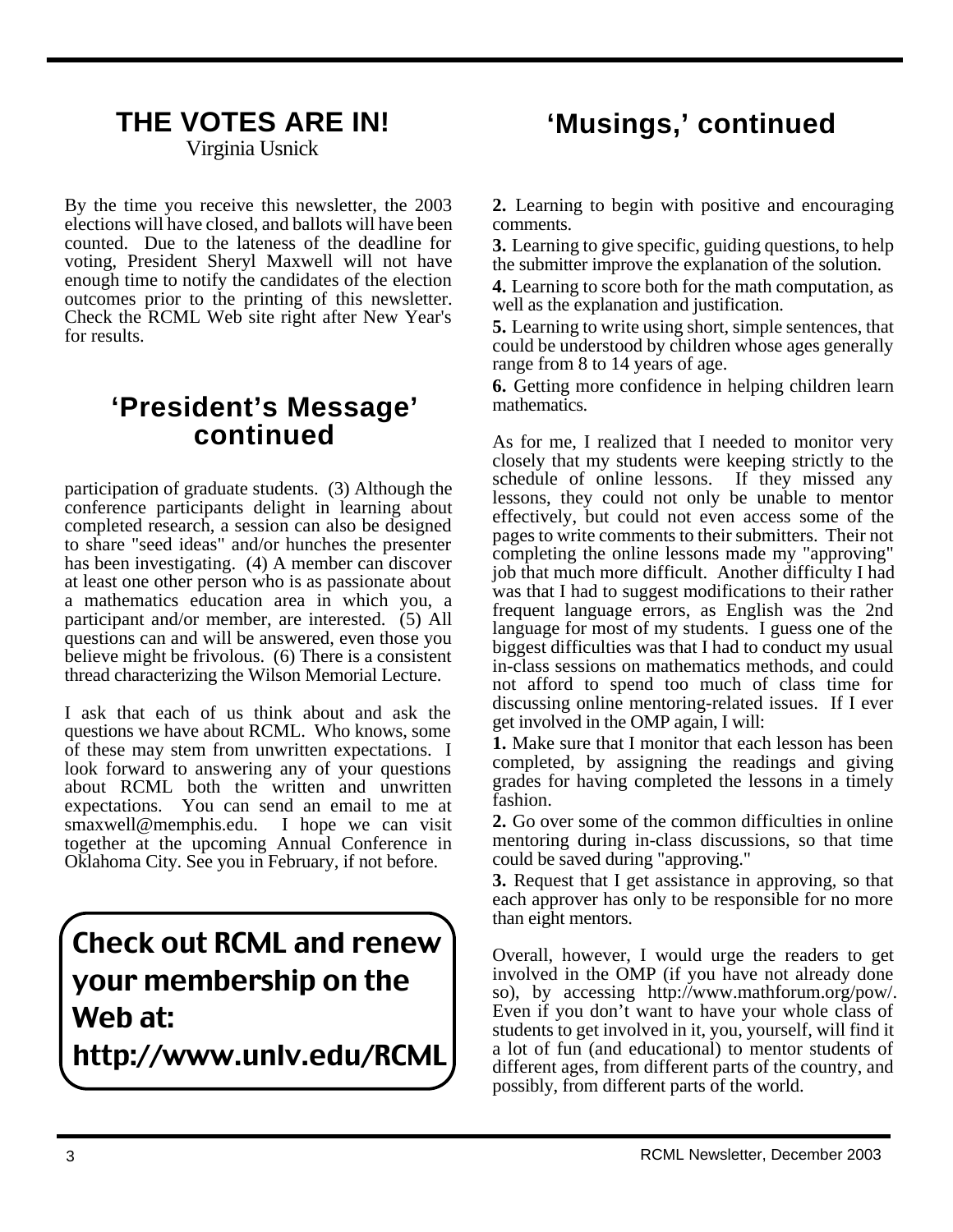## **Research Council on Mathematics Learning Thirty-First Annual Conference Oklahoma City, Oklahoma 19-21 February 2004**

We have a great program and many activities planned for the annual conference this year. We hope you are as excited about coming and sharing your expertise and perspectives as we are. A brief outline of the program in this issue of *Intersection Points* will give you a glimpse of the exciting opportunities that await you in Oklahoma City! Also, below are some deadlines and information that will help you prepare for your visit.

In addition to the intellectual activities of the conference, we have arranged for a "command performance" by the Byrone Berline Band in Guthrie, Oklahoma on Friday night. For those of you not familiar with bluegrass, Byrone has a long and distinguished career as a three-time national fiddling champion. He has spent many years appearing in a variety of films, movies, and TV shows (including the Andy Griffith Show) as well as the Grand Ole Opry. His DoubleStop Fiddle Shop and Music Hall is located about 30 minutes from downtown Oklahoma City in the first territorial capitol of Oklahoma. The town of Guthrie itself is worth the trip! Even if you are not familiar with bluegrass, I think you will enjoy the Byrone Berline Band.

**In order to make the trip to Guthrie possible, we need at least 40 people at \$25 each to register, in advance, by 15 January 2004. The \$25 will pay for transportation (we're considering the "Party Bus" – an adventure in itself) as well as admission to the concert. He is offering the concert exclusively for us, so this is a great opportunity to see his music hall and talk with a legend! Please join us!!** 

The registration form for the Byrone Berline performance can be found at our conference Web site. Other forms and deadlines can also be found there. Below are some reminders of deadlines and places to find important information about the conference. We look forward to making this another great RCML community event. See you in Oklahoma City in February!

*Deadlines:*

Registration for the conference: NOW DUE Hotel reservations at conference rates: by 19 January 2004 Papers submitted for consideration for an award: by 5 January 2004 Byrone Berline trip to Guthrie, OK: by 15 January 2004

*Web Sites with important information:*

Conference Web Site: **http://students.ou.edu/R/Kerri.D.Richardson-1/** Hotel Web Site: **http://www.westinokc.com/**  RCML Web Site**: http://www.unlv.edu/RCML/** Membership Form: **http://www.unlv.edu/RCML/memberform.html**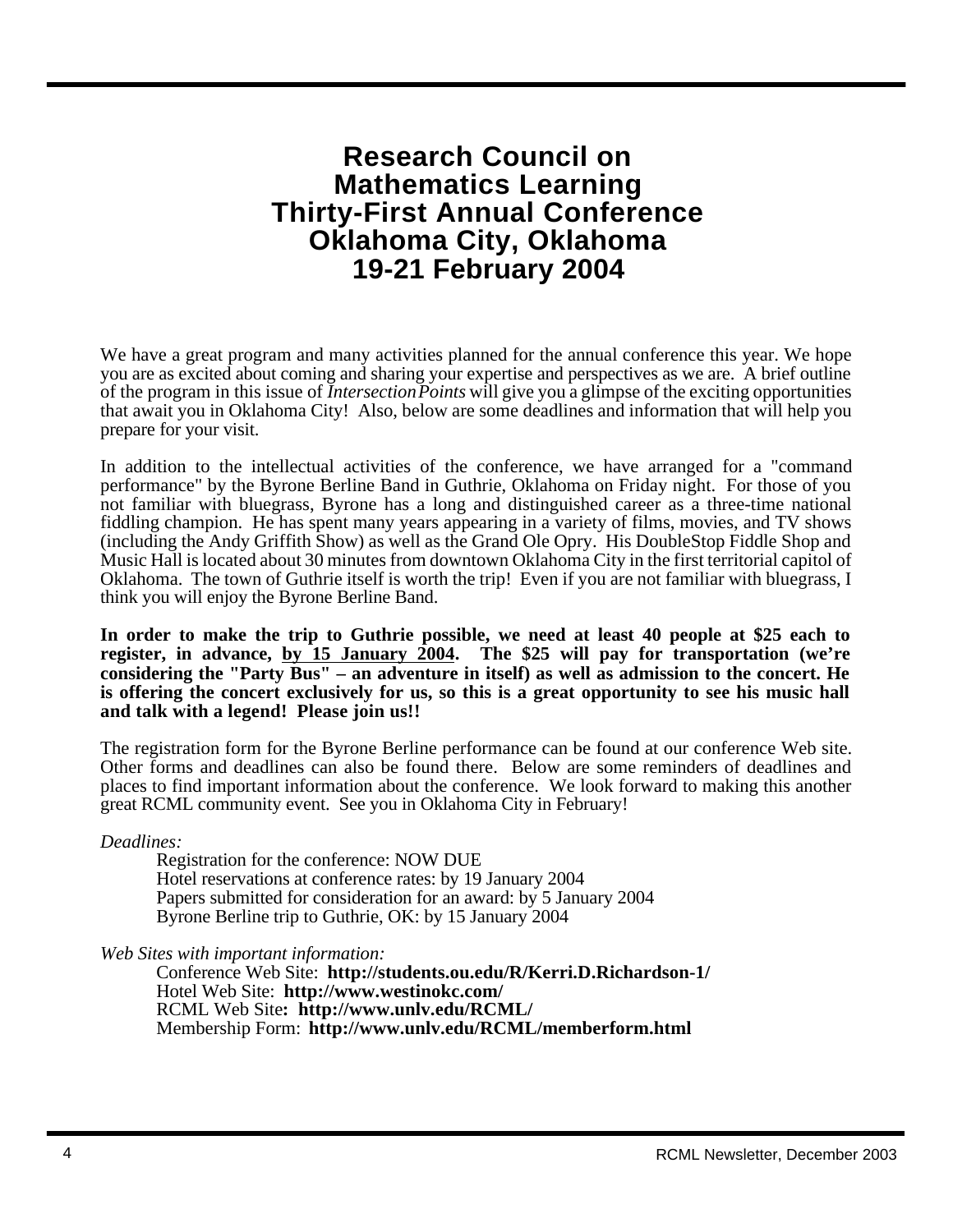# **RCML 2004 Conference Outline of Schedule of Presentations**

## Thursday, 19 February 2004

**Registration 1:00 PM - 5:00 PM**

**Board Meeting 12:30 PM - 2:30 PM**

**Session I** 3**:00 PM - 4:15 PM**

### **Birds-of-a-Feather Discussions**

The three Birds-of-a-feather sessions will provide opportunities for newcomers to meet in an open forum with other RCML members, discuss issues of interest, and share research and ideas. In addition, the BOFs should set the tone for on-going conversations along these themes throughout the conference.

## **Session II 4:30 PM - 5:30 PM**

**Round-table Discussions**

## **Reception – PLAZA BALLROOM 5:30 PM – 6:30 PM**

Light hors d'oeuvres will be served. Conference staff will facilitate groups gathering together to go to dinner in Bricktown.

### **Dinner on your own: Bricktown**

(See **http://www.bricktownokc.com** for details)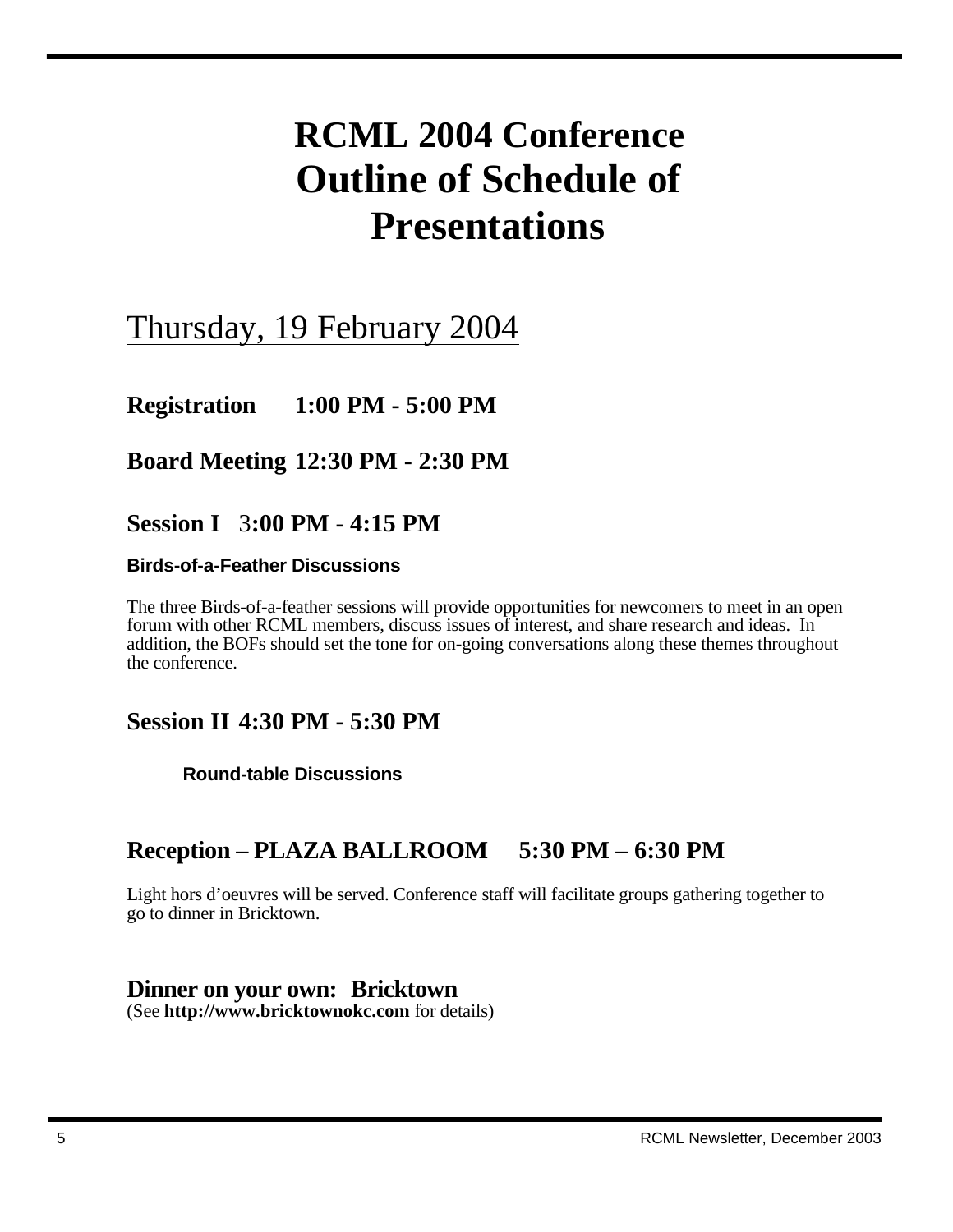## Friday, February 20, 2004

**Registration & Information 8:00 AM - 6:00 PM Open in the morning and between sessions**

**Continental Breakfast – Cherokee Room 8:00 AM - 8:30 AM**

| <b>Session III</b> | $8:30$ AM - 9:15 AM |
|--------------------|---------------------|
|                    |                     |

**Session IV 9:30 AM - 10:15 AM**

**Session V 10:30 AM - 11:15 AM**

**Lunch and Annual Business Meeting 11:30 PM - 1:15 PM Foyer – Bottom Floor** 

- **Session VI 1:30 PM 2:30 PM**
- **Session VII 2:45 PM 3:45 PM**

**Session VIII 3:45 PM - 4:30 PM**

**VIII.1 Room: Pavillion Lower Level Oklahoma City Student Robotics Demonstration**

Students from Santa Fe South High School, a charter school in Oklahoma City, will demonstrate their robotics projects. Teacher, Gabriel Matney, will discuss their participation in the national Botball competition and extensions to botball activities, including hover crafts and flight academies.

**VIII.2 BREAK: Cherokee Lounge** 

## **Session IX 4:45 PM – 5:45 PM PROBLEM CENTERED LEARNING SYMPOSIUM**

## **Session X DINNER and KEYNOTE – PLAZA BALLROOM 6:00 PM - 8:00 PM SPEAKER: Grayson Wheatley**

**OPTIONAL EXCURSION – GUTHRIE, OKLAHOMA DOUBLESTOP SHOP – BYRONE BERLINE BAND (BUSES LEAVE AT 8:20)**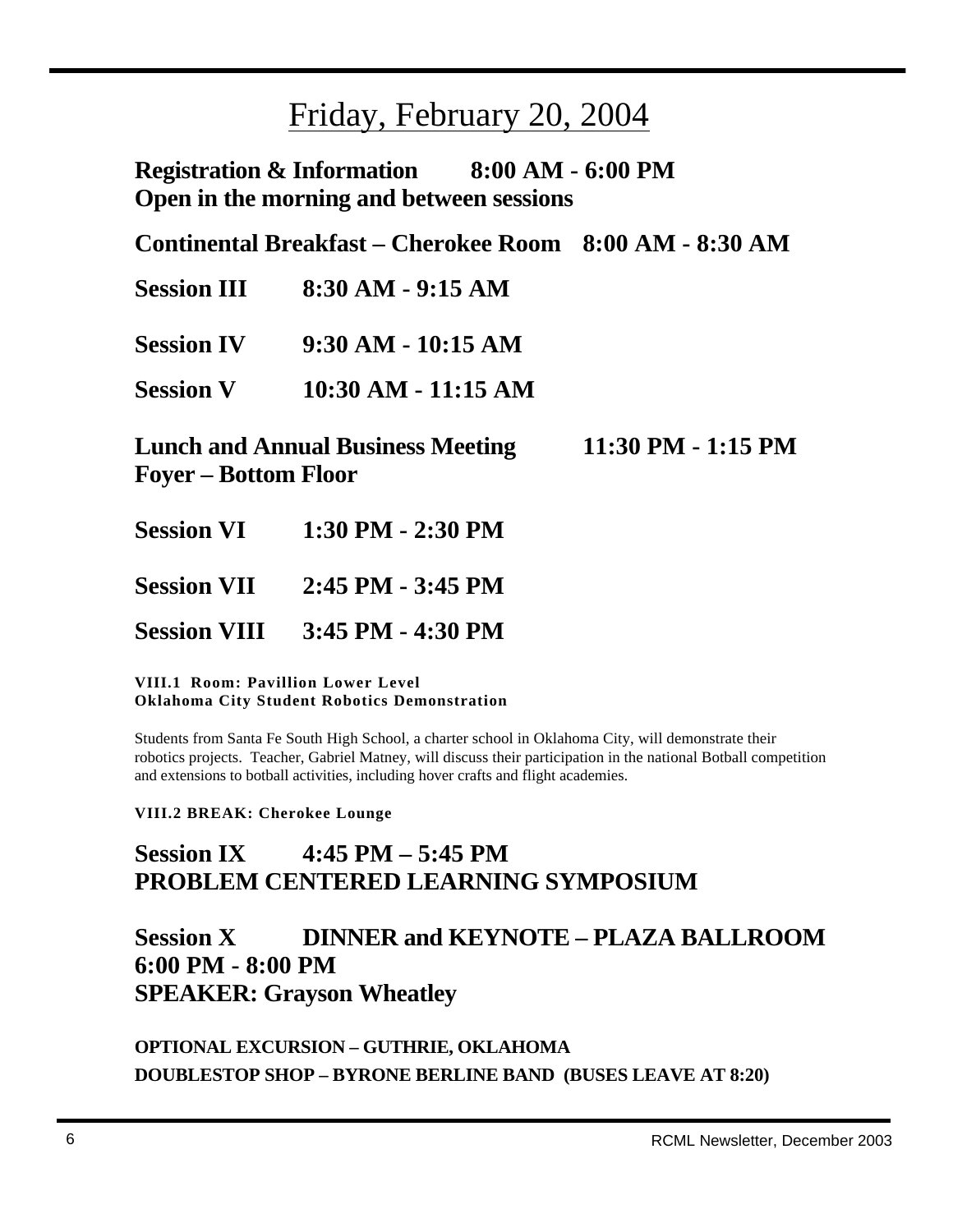# **RCML 2004 Conference Outline of Schedule of Presentations**

# Saturday, February 21, 2004

**Registration 8:00 AM - 11:00 AM**

**Continental Breakfast 8:00 AM - 8:30 AM**

**Session XI 8:30 AM - 9:15 AM**

**Session XII 9:30 AM - 10:15 AM**

**Session XIII 10:30 AM – 11:15 AM**

**Session XIV 11:30 AM – 12:30 PM WILSON LECTURE: Cathryne Stein** *Mathematics Futures in Practical Robotics*

**Conference Ends – Travel Safely (For those staying over, you are invited to go to the OmniPlex and watch the afternoon sessions of the Botball competition)**

## **BOARD MEETING AND LUNCH**